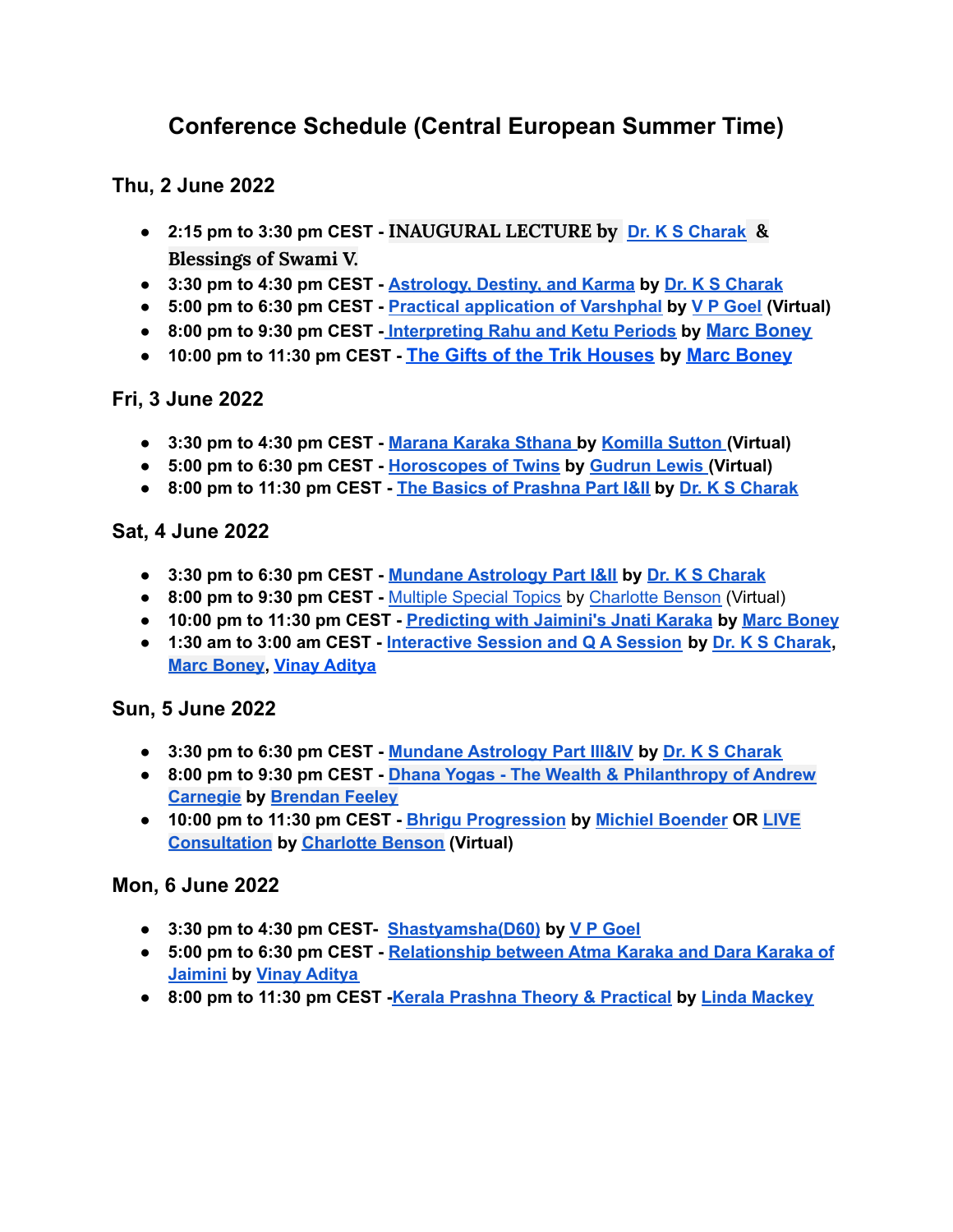# **Tue, 7 June 2022**

- **● 3:30 pm to 6:30 pm CEST - How to analyze a chart with [Significant](https://jyotish.com/vinay-aditya/#topics2022) Markers - Part [I&II](https://jyotish.com/vinay-aditya/#topics2022) by Vinay [Aditya](https://jyotish.com/vinay-aditya)**
- **● 8:00 pm to 9:30 pm CEST - The [Predictive](https://jyotish.com/brendan-feeley/topics2022) Cycles of the Jupiter & Saturn [Conjunctions](https://jyotish.com/brendan-feeley/topics2022) in Mundane Astrology by [Brendan](https://jyotish.com/brendan-feeley) Feeley**
- **● 10:00 pm to 11:30 pm CEST - [Numerology](https://jyotish.com/mavis-gewant/#topics2022) and its connection to Jyotish by [Mavis](https://jyotish.com/mavis-gewant/) [Gewant](https://jyotish.com/mavis-gewant/)**

## **Wed, 8 June 2022**

- **● 3:30 pm to 6:30 pm CEST -** Hitting upon Profession [Astrologically](https://jyotish.com/vinay-aditya/#topics2022) Part I&II by [Vinay](https://jyotish.com/vinay-aditya) **[Aditya](https://jyotish.com/vinay-aditya)**
- **● 8:00 pm to 9:30 pm CEST - Special [Presentation](https://jyotish.com/brendan-feeley/#topics2022) on Jonny Depp and his married [life](https://jyotish.com/brendan-feeley/#topics2022) by [Brendan](https://jyotish.com/brendan-feeley) Feeley**
- **● 10:00 pm to 11:30 pm CEST - [Eyesight](https://jyotish.com/michaelsugarman/#topics2022) -- How to See and Predict Vision [Disturbance](https://jyotish.com/michaelsugarman/#topics2022) in the Chart by Michael [Sugarman](https://jyotish.com/michaelsugarman/)**
- **● 1:30 am to 3:00 am CEST - [Predicting](https://jyotish.com/marc-boney-2/#topics2022) Major Life Events with Jaimini Jyotish by Marc [Boney](https://jyotish.com/marc-boney-2/)**

## **Thu, 9 June 2022**

- **● 3:30 pm to 4:30 pm CEST -Where did I go [wrong?](https://jyotish.com/gudrun_lewis/#topics2022) by [Gudrun](https://jyotish.com/gudrun_lewis/) Lewis (Virtual)**
- **● 5:00 pm to 6:30 pm CEST - What's next for 2022: Eclipses, [Retrogrades,](https://jyotish.com/ronnie_gale_dreyer/#topics2022) and [Planetary](https://jyotish.com/ronnie_gale_dreyer/#topics2022) Changes by [Ronnie](https://jyotish.com/ronnie_gale_dreyer) Gale Dreyer**
- **● 8:00 pm to 9:30 pm CEST - [Trimshamsha](https://jyotish.com/dr-ks-charak/#topics2022) and the Matters of Health part I by [Dr.](https://jyotish.com/dr-ks-charak) K S [Charak](https://jyotish.com/dr-ks-charak)**
- **● 10:00 pm to 11:30 pm CEST - Charts of Mystics and Spiritual [Visionaries](https://jyotish.com/michaelsugarman/#topics2022) -- [Spiritual](https://jyotish.com/michaelsugarman/#topics2022) Gifts in the Chart by Michael [Sugarman](https://jyotish.com/michaelsugarman/)**
- **● 1:30 am to 3:00 am CEST - Tājika Lunar [Calendar,](https://jyotish.com/poornamurti/#topics2022) as a tool which is [complementary](https://jyotish.com/poornamurti/#topics2022) to traditional muhurta techniques by [Poornamurti](https://jyotish.com/poornamurti/) (Greg Stein)**

# **Fri, 10 June 2022**

- **● 3:30 pm to 4:30 pm CEST - The Secret of [Gandanta](https://jyotish.com/komillasutton/#topics2022) by [Komilla](https://jyotish.com/komillasutton) Sutton (Virtual)**
- **● 5:00 pm to 6:30 pm CEST - [Parivartana](https://jyotish.com/ronnie_gale_dreyer/#topics2022) Yogas in the horoscope and in prediction by [Ronnie](https://jyotish.com/ronnie_gale_dreyer) Gale Dreyer**
- **● 8:00 pm to 9:30 pm CEST -** Iyer's [methodology](https://jyotish.com/alan-annand/#topics2022) of Amsha Vichara D9/D10 by [Alan](https://jyotish.com/alan-annand) [Annand](https://jyotish.com/alan-annand)
- **● 10:00 pm to 11:30 pm CEST - [Trimshamsha](https://jyotish.com/dr-ks-charak/#topics2022) and the Matters of Health part II by [Dr.](https://jyotish.com/dr-ks-charak) K S [Charak](https://jyotish.com/dr-ks-charak)**
- **● 1:30 am to 3:00 am CEST - Special Session by Vinay [Aditya,](https://jyotish.com/vinay-aditya) Simon [Chokoisky](https://jyotish.com/simonchokoisky), [Dr.](https://jyotish.com/dr-ks-charak) K S [Charak](https://jyotish.com/dr-ks-charak)**